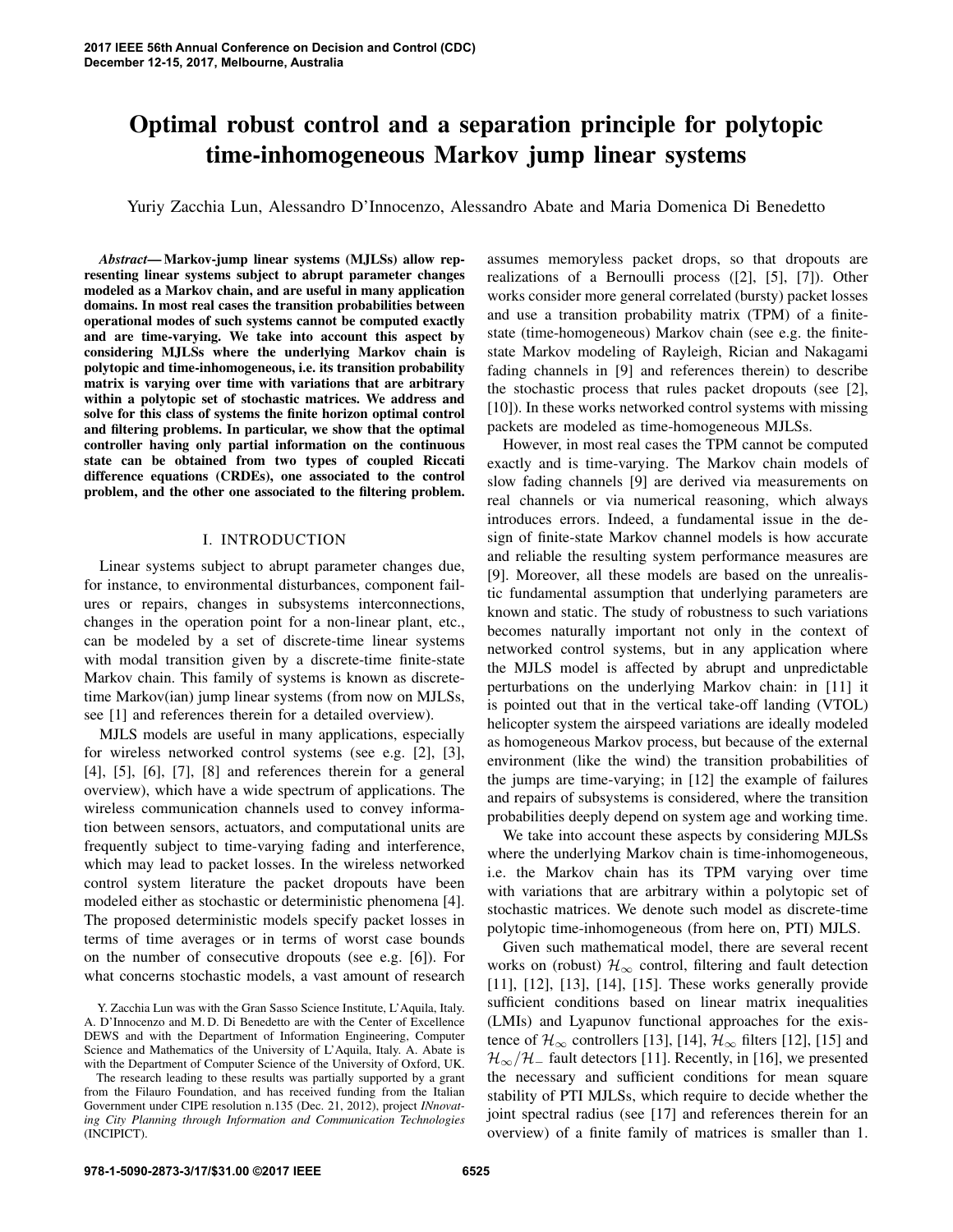In [18] we provided necessary and sufficient conditions for mean square stability robust to energy-bounded disturbances. In [19] we considered the more general model of PTI switched MJLSs, where discrete inputs are present and the Markov-chain turns into a (time-inhomogeneous) Markovdecision process, and derived the optimal solution of the finite-horizon linear-quadratic regulator (LQR) problem.

Following the same research line, as main contribution of this paper we address and solve the finite horizon optimal control and filtering problems for PTI MJLSs. In particular we show that, as for linear-quadratic-Gaussian (LQG) control in the case with no jumps, for the finite horizon case considered in this paper, the optimal controller can be obtained from two types of coupled Riccati difference equations (CRDEs), one associated to the control problem, and the other one associated to the filtering problem. When the transition probabilities between operation modes are known at each time step, our results coincide with those presented in [1], and when there is only one mode of operation, they coincide with the traditional separation principle for the LQG control of discrete-time linear systems. All the omitted proofs are available in the doctoral dissertation of the first author [20].

The *notation* used throughout is standard. The sets of all positive and nonnegative integers are represented by N and  $\mathbb{N}_0$ , respectively. The *n*-dimensional complex Euclidean space is indicated by  $\mathbb{C}^n$ , while a set of linear maps between two complex Euclidean spaces  $\mathbb{C}^m$  and  $\mathbb{C}^n$  is denoted by  $\mathbb{C}^{m \times n}$  and is encoded through a set of  $m \times n$  complex matrices. The conjugate of a complex matrix  $M$  is denoted by  $\overline{M}$ , while the superscript  $*$  indicates the conjugate transpose of a matrix, and *<sup>T</sup>* indicates the transpose. Clearly for a set of real matrices, denoted by  $\mathbb{R}^{m \times n}$ , \* and <sup>T</sup> have the same meaning. We indicate with  $\mathbb{C}_{*}^{n \times n}$  the set of Hermitian matrices, and with  $\mathbb{C}^{n \times n}_{+}$  the set of positive semi-definite matrices. The  $n \times n$  identity matrix is denoted by  $\mathbb{I}_n$ , while the null matrix of appropriate size is indicated by 0. Unless otherwise stated,  $\|\cdot\|$  will indicate any norm in  $\mathbb{C}^n$ , and, for  $M \in \mathbb{C}^{m \times n}$ ,  $\|M\|$  will denote the induced uniform norm in  $\mathbb{C}^{m \times n}$ . The  $||M||$  will denote the induced uniform norm in  $\mathbb{C}^{m \times n}$ . The  $\frac{M}{n}$ linear space made up of all N-dimensional vectors **M** of complex matrices  $M \in \mathbb{C}^{m \times n}$  i.e.  $M \in M_{\text{c}}$  at  $M = [M, M_{\text{c}}]$ complex matrices  $M_i \in \mathbb{C}^{m \times n}$ ,  $i \in \mathcal{N}$ , s.t.  $\mathbf{M} = [M_1, ..., M_N]$ is indicated by  $\mathbb{H}^{n,m}$ , where  $\mathcal{N} \triangleq \{1, \ldots, N\} \subset \mathbb{N}$  is a finite set of integers. Similarly  $\mathcal{N} \triangleq \{1, \ldots, N\} \subset \mathbb{N}$  and finite set of integers. Similarly,  $\mathcal{V} \triangleq \{1, \ldots, V\} \subset \mathbb{N}$  and  $\mathcal{T} \triangleq \{1, \ldots, V\} \subset \mathbb{N}$  indicate other finite sets of integers.  $\mathcal{T} \triangleq \{1,\ldots,T\} \subset \mathbb{N}$  indicate other finite sets of integers.<br>For simplicity, we set  $\mathbb{H}^n \triangleq \mathbb{H}^{n,n}$ . For  $\mathbf{M} \in \mathbb{H}^{n,m}$  we write For simplicity, we set  $\mathbb{H}^n \triangleq \mathbb{H}^{n,n}$ . For  $\mathbf{M} \in \mathbb{H}^{n,m}$  we write  $\mathbf{M}^* = [M_1^*, \dots, M_N^*] \in \mathbb{H}^{m,n}$ , and say that  $\mathbf{M} \in \mathbb{H}^n$  is Hermitian if  $\mathbf{M} - \mathbf{M}^*$ . Then Hermitian if  $M = M^*$ . Then,

$$
\mathbb{H}^{n*} \triangleq \{ \mathbf{M} = [M_1, \dots, M_N] \in \mathbb{H}^n; M_i = M_i^*, i \in \mathcal{N} \},
$$
  

$$
\mathbb{H}^{n+} \triangleq \{ \mathbf{M} = [M_1, \dots, M_N] \in \mathbb{H}^{n*}; M_i \succeq 0, i \in \mathcal{N} \},
$$
  
are  $M_i \succ 0$  (respectively,  $M_i \succ 0$ ) indicates that M

where  $M_i \succeq 0$  (respectively  $M_i \succ 0$ ) indicates that  $M_i$  is positive semi-definite (respectively positive definite). Finally, **E**[·] stands for the mathematical expectation of the underlying scalar valued random variables.

#### II. PROBLEM STATEMENT

Let us consider a probability space  $(\Omega, \mathcal{F}, Pr)$ , where  $\Omega$  is the sample space,  $\mathcal F$  is the  $\sigma$ -algebra of (Borel) measurable events and Pr is the probability measure. Let  $\theta : \mathbb{N}_0 \times \Omega \to \mathcal{N}$ 

be a Markov chain defined on the probability space, which takes values in a finite set  $\mathcal{N} \triangleq \{1, \ldots, N\}$ . For every  $k \in \mathbb{N}_0$ <br>let us define the transition probability as let us define the transition probability as *N*

$$
p_{ij}(k) = \Pr\{\theta(k+1) = j \mid \theta(k) = i\} \ge 0, \sum_{j=1} p_{ij}(k) = 1.
$$

The associated TPM  $P(k)$  is a stochastic  $N \times N$  matrix with entries  $p_{ij}(k)$ . In this work we assume that  $P(k)$  is unknown and time-varying within a bounded set.

*Assumption 1:* TPM  $P(k)$  is **polytopic**, i.e.  $\forall k \in \mathbb{N}_0$ 

$$
P(k) = \sum_{l=1}^{V} \lambda_l(k) P_l, \ \lambda_l(k) \ge 0, \ \sum_{l=1}^{V} \lambda_l(k) = 1, \quad (1)
$$

where  $\{P_l\}_{l \in \mathcal{V}} \triangleq \mathcal{P}_{\mathcal{V}}$  is a given finite set of TPMs, which are<br>the vertices of a convex polytone:  $\lambda_l(k)$  are unmeasurable the vertices of a convex polytope;  $\lambda_l(k)$  are unmeasurable.

*Remark 1:* This assumption is not restrictive, since the polytopic uncertainty model is widely used for robust control of time-homogeneous MJLS (see e.g. [21]) and is considered to be more general than the partly known element model of TPM uncertainties; furthermore, also the interval TPM can be represented as a convex polytope [22].

We denote by  $p_{i\bullet}(k)$  the *i*-th row of the TPM  $P(k)$ and by  $p_{\bullet j}(k)$  the *j*-th column of the TPM  $P(k)$ . It is clear from (1) that  $p_{i\bullet}(k)$  and  $p_{\bullet i}(k)$  are polytopic sets of stochastic vectors. We slightly abuse our notation by indicating transition probability sequences of length  $T \in \mathbb{N}$ <br>as  $p_{\theta \phi} \triangleq [p_{\theta(\theta)\phi}(0)]_{\theta \phi}$   $p_{\theta}(T-1)[T-1]$ .

as  
\n
$$
p_{\theta \bullet} \triangleq [p_{\theta(0)\bullet}(0), \ldots, p_{\theta(T-1)\bullet}(T-1)],
$$
\n
$$
p_{\bullet \theta} \triangleq [p_{\bullet \theta(1)}(0), \ldots, p_{\bullet \theta(T)}(T-1)].
$$

For a set  $S \in \mathcal{F}$ , let us define the indicator function  $\mathbf{1}_{S}$  in the usual way [1, p. 31], that is,  $\forall \omega \in \Omega$ ,

$$
\mathbf{1}_{\mathcal{S}}(\omega) = \begin{cases} 1 & \text{if } \omega \in \mathcal{S}, \\ 0 & \text{otherwise.} \end{cases}
$$
 (2a)

Notice that,  $\forall i \in \mathcal{N}$ ,

$$
\mathbf{1}_{\{\theta(k)=i\}}(\omega) = 1 \text{ if } \theta(k)(\omega) = i, \text{ and } 0 \text{ otherwise;} \quad \text{(2b)}
$$

$$
\mathbf{E}[\mathbf{1}_{\{\theta(k)=i\}}(\omega)] = \Pr\{\theta(k)=i\} \triangleq \pi_i(k). \tag{2c}
$$

The distribution  $\pi(k) \triangleq [\pi_1(k), \dots \pi_N(k)]$  of the random<br>np variable  $\theta(k)$  evolves according to the transition probjump variable  $\theta(k)$  evolves according to the transition probabilities, i.e. *N*

$$
\pi_j(k+1) = \sum_{i=1}^N \pi_i(k) p_{ij}(k).
$$
 (3)

The related discrete-time polytopic time-inhomogeneous (PTI) Markov jump linear system (MJLS **Σ**) is described by the following stochastic equations:

$$
\begin{cases}\nx(k+1) = A_{\theta(k)}x(k) + B_{\theta(k)}u(k) + H_{\theta(k)}w(k), \\
y(k) = F_{\theta(k)}x(k) + G_{\theta(k)}w(k), \\
z(k) = C_{\theta(k)}x(k) + D_{\theta(k)}u(k), \\
x(0) = x_0, \ \theta(0) = \theta_0, \ \pi(0) = \pi_0,\n\end{cases}
$$
\n(4)

where  $\forall k \in \mathbb{N}_0$ ,  $x(k) \in \mathbb{C}^n$  is the vector of continuous state<br>variables  $y(k) \in \mathbb{C}^m$  is the control vector, which gathers variables,  $u(k) \in \mathbb{C}^m$  is the control vector, which gathers the control actions applied to the process,  $y(k) \in \mathbb{C}^p$  is the vector of measured continuous states, that are available for feedback, while  $z(k) \in \mathbb{C}^s$  is the output of the system. The exogenous input  $w(k) \in \mathbb{C}^r$  is a **wide sense white noise**, which represents discrepancies between the model and the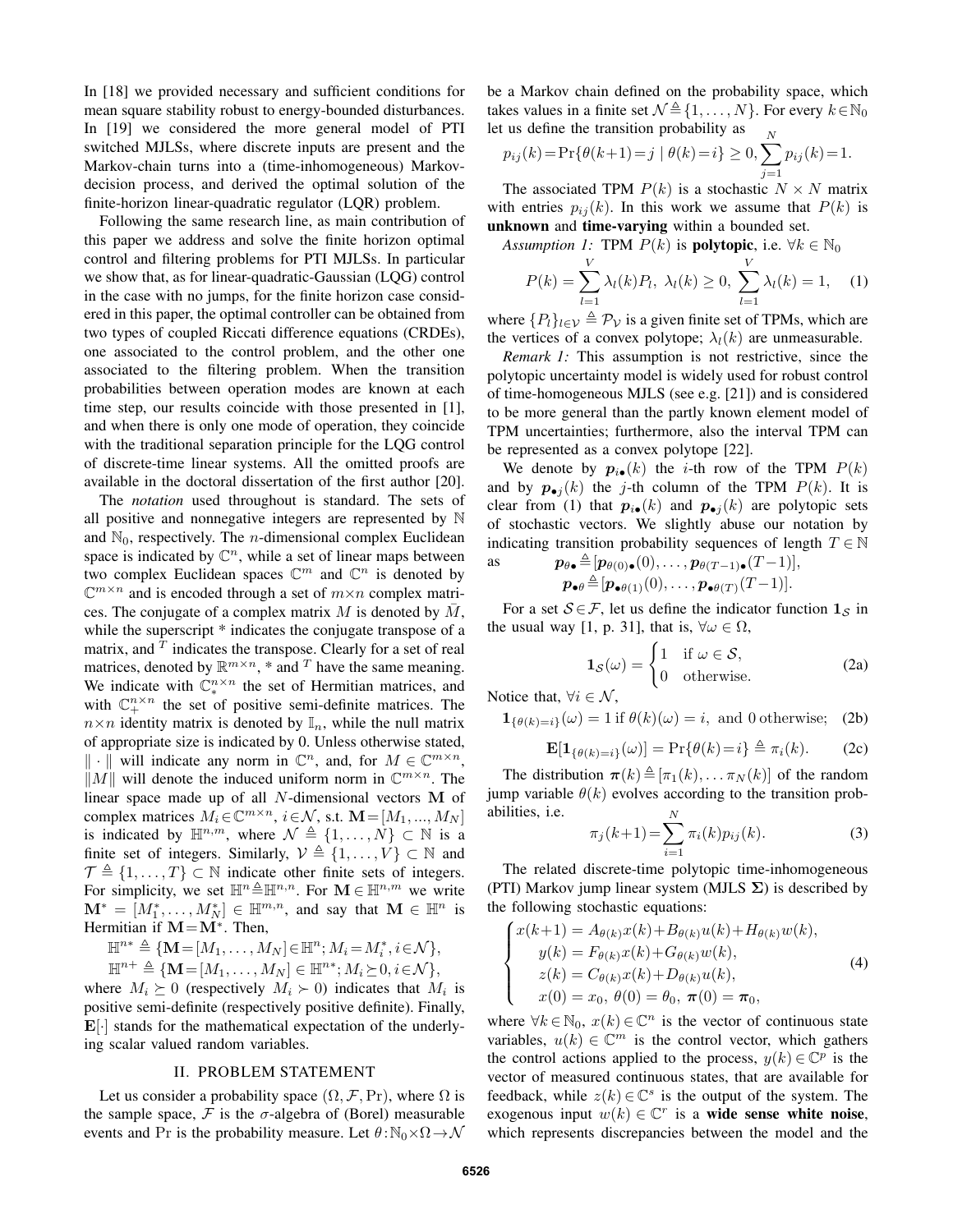real process, due for instance to unmodeled dynamics or disturbances. Specifically, we have that  $\forall k, l \in \mathbb{N}_0, k \neq l$ <br>  $\mathbf{F}[\omega(k)] = 0$ ,  $\mathbf{F}[\omega(k)\omega^*(k)] = \mathbb{I}$ ,  $\mathbf{F}[\omega(k)\omega^*(l)] = 0$ 

 $\mathbf{E}[w(k)] = 0$ ,  $\mathbf{E}[w(k)w^*(k)] = \mathbb{I}_r$ ,  $\mathbf{E}[w(k)w^*(l)] = 0$ . (5) *Remark 2:* When studying MJLS, it is a standard practice to work with complex fields [1], but one can also work with

real-valued ones, by considering complex matrices acting on  $\mathbb{C}^{n \times n}$  as real operators acting on  $\mathbb{R}^{2n \times 2n}$  [17]. The system matrices  $A_{\theta(k)}$ ,  $B_{\theta(k)}$ ,  $C_{\theta(k)}$ ,  $D_{\theta(k)}$ ,  $F_{\theta(k)}$ ,  $G_{\theta(k)}$ 

and  $H_{\theta(k)}$  are constant matrices of appropriate sizes, each of which associated with the operational mode  $\theta(k) \in \mathcal{N}$ , while  $x_0$ ,  $\theta_0$  and  $\pi_0$  are initial conditions.

The set  $N$  comprises the operational modes of the system  $Σ$ , and for each time  $k ∈ ℕ_0$  and each possible value of the jump variable  $\theta(k) = i \in \mathcal{N}$ , we denote a system matrix M associated with the *i*-th mode by  $M_i = M_{\{\theta(k)=i\}}$ . Thus, we deal with following vectors of matrices:  $\mathbf{A} \in \mathbb{H}^n$ ,  $\mathbf{B} \in \mathbb{H}^{m,n}$ ,  $\mathbf{C} \in \mathbb{H}^{n,s}$ ,  $\mathbf{D} \in \mathbb{H}^{m,s}$ ,  $\mathbf{F} \in \mathbb{H}^{n,p}$ ,  $\mathbf{G} \in \mathbb{H}^{r,p}$ , and  $\mathbf{H} \in \mathbb{H}^{r,n}$ .

We assume without loss of generality [1, pp.103-104, Remark 5.1 and p.74, Remark 4.1] that for all  $i \in \mathcal{N}$ <br> $C^*_i D_i = 0$ ,  $D^*_i D_i \succ 0$ ,  $H_i G^*_i = 0$ ,  $G_i G^*_i \succ 0$ .

$$
C_i^* D_i = 0, \quad D_i^* D_i \succ 0, \quad H_i G_i^* = 0, \quad G_i G_i^* \succ 0. \tag{6}
$$

 $C_i^* D_i = 0$ ,  $D_i^* D_i \succ 0$ ,  $H_i G_i^* = 0$ ,  $G_i G_i^* \succ 0$ . (6)<br>In this work we deal with the **mode-dependent** quadratic optimal control problem with partial information on the state variable  $x(k)$  for the class of dynamical systems described by (4), where the TPM is unknown and time-varying within a convex set, as stated in Assumption 1. Thus, we generalize the results provided in [1]. When there is only one TPM, which is known at each time step, our results coincide with the traditional case presented by Costa et al. [1]. For the ease of notation, we consider the system matrices to be constant. However, when those matrices are time-varying, but known at each time step, the results of our work still hold.

We design a dynamic Markov jump controller  $K$  described by the following stochastic equations:

$$
\begin{cases}\n\hat{x}(k+1) = \hat{A}_{\theta(k)}(k)\hat{x}(k) + \hat{B}_{\theta(k)}(k)y(k), \\
u(k) = \hat{C}_{\theta(k)}(k)\hat{x}(k), \ \hat{x}(0) = \hat{x}_0,\n\end{cases}
$$
\n(7)

with  $\hat{x}_0$  deterministic, in a way to minimize quadratic func-<br>tional cost  $\mathcal{I}(\theta_0, x_0, y)$  associated to the closed loop system tional cost  $\mathcal{J}(\theta_0, x_0, u)$  associated to the closed loop system over a finite time horizon, for a worst possible sequence of transition probabilities between the operational modes.

Specifically, for  $u \triangleq [u(0), \dots, u(T-1)]$ ,  $T \in \mathbb{N}$ , we define

$$
\mathcal{J}(\theta_0, x_0) \triangleq \min_{u} \max_{\mathcal{P}^{\theta}} \sum_{k=0}^{\infty} \mathbf{E}[\|z(k)\|^2] + \mathbf{E}[x^*(T)\mathcal{X}_{\theta(T)}x(T)],
$$
\n(8)

with  $\mathcal{X} \triangleq [\mathcal{X}_1, \dots \mathcal{X}_N] \in \mathbb{H}^{n+}$  being a vector of the terminal cost weighting matrices cost weighting matrices.

So, we cast a finite-horizon robust optimization problem as a min-max problem of optimizing robust performance, i.e. finding the minimum over the control input and filtering error of the maximum over the transition probability disturbance.

This problem can be presented also from the gametheoretic point of view, where at each time step  $k$  the perturbation-player (environment and/or malicious adversary) tries to maximize the cost while the control tries to minimize the cost. Such formulation requires to make explicit the following assumption on the information structure for the controller and the adversary.

*Assumption 2:* The perturbation-player has no information on the choice of the controller and vice versa.

*Remark 3:* The state of the controller  $K$  depends only on  $\theta(k)$  rather than on the entire past history of the operational modes  $\theta(0), \ldots, \theta(k)$ , so that the closed loop system is again a Markov jump system. See [1, p.104, Remark 5.2] for comparison with a solution based on a Kalman filter.

As in [1], we have the following information pattern.

*Assumption 3:* At every time step  $k \in \mathbb{N}_0$ , the vector of the measured continuous states  $y(k)$  and the jump parameters  $\theta(k)$  are available to the controller.

The random variables  $\{y(t), \theta(t); t = 0, \ldots, k\}$  generate the  $\sigma$ -algebra denoted by  $\mathcal{G}_k$ . Clearly, for every  $k \in \mathbb{N}_0$ 

$$
\mathcal{G}_k \subset \mathcal{G}_{k+1} \subset \mathcal{F}.
$$

 $\mathcal{G}_k \subset \mathcal{G}_{k+1} \subset \mathcal{F}$ .<br>As in [1, p.133], we assume independence of the noise sequence from the Markov chain and the initial conditions.

*Assumption 4:* The noise sequence  $\{w(k); k \in \mathcal{T}\}\$ and the Markov chain  $\{\theta(k); k \in \mathcal{T}\}$  are independent sequences, and the initial conditions  $(x(0), \theta(0))$  are independent random<br>variables, with  $\mathbf{E}[x(0)] = \mu_0$ ,  $\mathbf{E}[x(0)x^*(0)] = \mathcal{Q}_0$ . (9) variables, with  $\mathbf{E}[x(0)] = \mu_0$ ,  $\mathbf{E}[x(0)x^*(0)] = \mathcal{Q}_0$ . (9)<br>So, in summary, the finite-horizon robust optimization

problem we study is formally defined as follows.

*Problem 1:* Given a PTI MJLS  $\Sigma$  described by (4) and satisfying Assumptions 1 – 4, find  $\mathbf{A}(\mathbf{k}) \in \mathbb{H}^n$ ,  $\mathbf{B}(\mathbf{k}) \in \mathbb{H}^{p,n}$ and  $\mathbf{C}(k) \in \mathbb{H}^{n,m}$  with elements from (7), such that the control law  $u=[u(0),...,u(T-1)], T \in \mathbb{N}$ , with  $u(k)$  from (7), achieves the optimal cost  $\mathcal{J}(\theta_0, x_0)$  defined by (8).

In the next three sections we show that, as for linearquadratic-Gaussian (LQG) control in the case with no jumps, for the finite horizon case considered in this paper, the optimal controller can be obtained from two types of coupled Riccati difference equations (CRDEs), one associated to the control problem, and the other one associated to the filtering problem. When the transition probabilities between operation modes are known at each time step, our results coincide with those presented in [1], and when there is only one mode of operation, they coincide with the traditional separation principle for the LQG control of discrete-time linear systems.

### III. OPTIMAL ROBUST FILTERING

In this section we examine the problem of designing the optimal robust mode-dependent dynamic Markov jump filter, described by the system of stochastic equations (7), for a PTI MJLS  $\Sigma$  from (4), satisfying Assumptions 1–4, s.t. a quadratic cost associated to the filtering error is minimized.

We define the error introduced by any Markov jump filter described by (7) as  $\hat{e}(k) = x(k) - \hat{x}(k)$ , (10)<br>and denote the sequence of filtering errors over a finite time horizon T as  $\hat{e} \triangleq [\hat{e}(1), \dots, \hat{e}(T)].$ <br>The cost of robust filtering is d

The cost of robust filtering is described by

$$
\hat{\mathcal{J}}(\hat{e}) \triangleq \max_{\mathbf{p}_{\bullet \theta}} \hat{\mathcal{J}}(\hat{e}, \mathbf{p}_{\bullet \theta}) = \max_{\mathbf{p}_{\bullet \theta}} \sum_{k=1}^{T} \mathbf{E}[\|\hat{e}(k)\|^2].
$$

We observe that

$$
\|\hat{e}(k)\|^2 = \hat{e}^*(k)\hat{e}(k) = \text{tr}[\hat{e}^*(k)\hat{e}(k)] = \text{tr}[\hat{e}(k)\hat{e}^*(k)], \quad (11)
$$
  
where  $\text{tr}[\cdot]$  denotes a *trace operator*.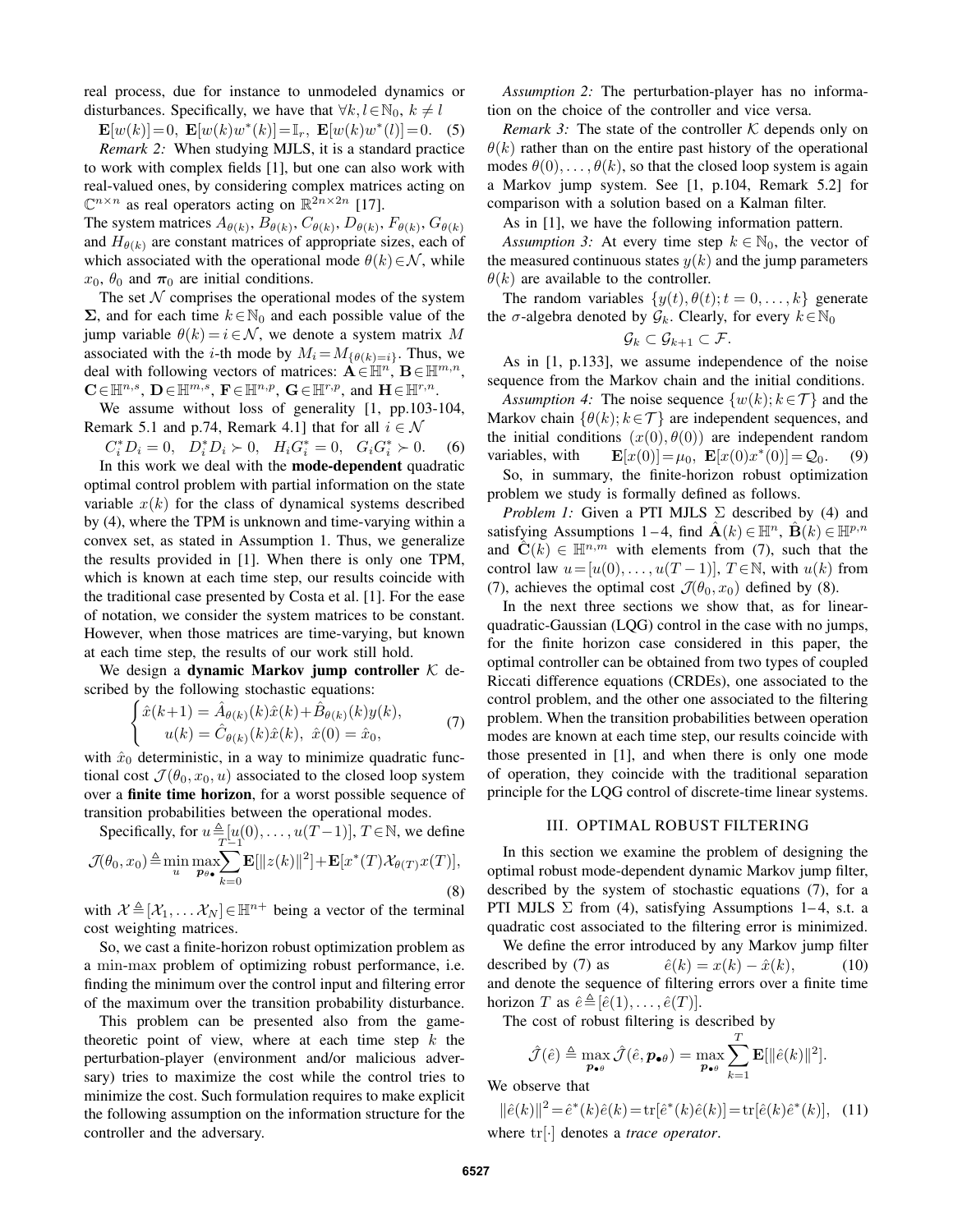Let us consider a full-order Markov jump filter having a structure similar to the structure of Luenberger observer, i.e.

$$
\begin{cases} \tilde{x}(k+1) = A_{\theta(k)}\tilde{x}(k) + B_{\theta(k)}u(k) - L_{\theta(k)}(k)(y(k) - \tilde{y}(k)) \\ \tilde{y}(k) = F_{\theta(k)}\tilde{x}(k), \quad \tilde{x}(0) \triangleq \mathbf{E}[x(0)] = \mu_0, \end{cases}
$$
 (12)

(12) with  $\mathbf{L}(k) \triangleq [L_1(k), \ldots, L_N(k)] \in \mathbb{H}^{p,n}$  being a vector of filter gain matrices, each of which related to an operational filter gain matrices, each of which related to an operational mode. The associated filtering error for this particular structure of Markov jump filter is denoted by

$$
\tilde{e}(k) = x(k) - \tilde{x}(k). \tag{13}
$$

 $\tilde{e}(k) = x(k) - \tilde{x}(k).$ (13)<br>In the remaining of this section we show that the considered filter is indeed optimal, i.e. a filter achieving the cost

$$
\hat{\mathcal{J}} \triangleq \min_{\hat{e}} \max_{\mathbf{p}_{\bullet\theta}} \sum_{k=1}^{T} \mathbf{E}[\|\hat{e}(k)\|^2], \ \forall \hat{e}.
$$
 (14)

From  $(13)$ ,  $(4)$  and  $(12)$ , it follows that

$$
\tilde{e}(k+1) = (A_{\theta(k)} + L_{\theta(k)}(k)F_{\theta(k)})\tilde{e}(k) + (15)
$$

$$
(H_{\theta(k)} + L_{\theta(k)}(k)G_{\theta(k)})w(k),
$$
  
\n
$$
\tilde{e}(0) = x_0 - \mu_0, \quad \mathbf{E}[\tilde{e}(0)] = 0.
$$
 (16)

Lemma 1: The following statements hold 
$$
\forall k \in \mathcal{T}, \forall i \in \mathcal{N}
$$
:  

$$
\mathbf{F}[w(k)x^*(k)\mathbf{1}, \dots, k] = 0
$$
 (17)

$$
\mathbf{E}[w(k)x^*(k)\mathbf{1}_{\{\theta(k)=i\}}] = 0,\t(17)
$$

$$
\mathbf{E}[w(k)\tilde{x}^*(k)\mathbf{1}_{\{\theta(k)=i\}}] = 0,\t(18)
$$

$$
\mathbf{E}[w(k)\tilde{e}^*(k)\mathbf{1}_{\text{conv}}] = 0\tag{10}
$$

 $\mathbf{E}[w(k)\tilde{e}^*(k)\mathbf{1}_{\{\theta(k)=i\}}] = 0.$  (19)<br>We define the vector of the second moment errors associated to each operational mode as  $\mathbf{Y}(k)=[Y_1(k),...,Y_N(k)],$ where  $k \in \mathcal{T}$ ,  $\mathbf{Y}(k) \in \mathbb{H}^{n+}$ , and

$$
Y_i(k) \triangleq \mathbf{E}[\tilde{e}(k)\tilde{e}^*(k)\mathbf{1}_{\{\theta(k)=i\}}].
$$
 (20)

Clearly, 
$$
\hat{\mathcal{J}}(\tilde{e}, \mathbf{p}_{\bullet \theta}) = \sum_{k=1}^{N} \sum_{i=1}^{N} tr[Y_i(k)].
$$

After defining 
$$
\hat{\mathcal{J}}(\tilde{e}(k), \mathbf{p}_{\bullet i}(k-1)) \triangleq \text{tr}[Y_i(k)],
$$
 (21)

we have that

$$
\hat{\mathcal{J}}(\tilde{e}, \mathbf{p}_{\bullet \theta}) = \sum_{k=1}^{T} \sum_{i=1}^{N} \hat{\mathcal{J}}(\tilde{e}(k), \mathbf{p}_{\bullet i}(k-1)).
$$
 (22)

From (20), (16), Assumption 4, (2c) and (4), it follows that

$$
Y_i(0) = \pi_i(0)(Q_0 - \mu_0 \mu_0^*), \tag{23}
$$

which is deterministic.

From  $(20)$ ,  $(15)$ , Assumption 4,  $(2c)$ , and  $(19)$ , we have that *N*

$$
Y_j(k+1) = \sum_{i=1} p_{ij}(k) [(A_i + L_i(k)F_i)Y_i(k)(A_i^* + F_i^* L_i^*(k)) + \pi_i(k)(H_i H_i^* + L_i(k)G_i G_i^* L_i^*(k))]
$$
(24)

*Lemma 2:* At any time step  $k \in \mathbb{N}$  and for any operational ode  $i \in \mathcal{N}$  the maximum in transition probabilities of the mode  $j \in \mathcal{N}$ , the maximum in transition probabilities of the filtering cost function  $\mathcal{J}(\tilde{e}(k), p_{\bullet j}(k-1))$  is attained on a vertex of the convex polytope of the column-vectors that define the  $i$ -th column of the polytopic TPM, i.e.

$$
\hat{\mathcal{J}}_{j}(\tilde{e}(k)) = \max_{\mathbf{p}_{\bullet j}(k-1)} \hat{\mathcal{J}}(\tilde{e}(k), \mathbf{p}_{\bullet j}(k-1)) = \max_{\mathbf{p}_{\bullet j}^l} \hat{\mathcal{J}}(\tilde{e}(k), \mathbf{p}_{\bullet j}^l). \tag{25}
$$

Let us denote by 
$$
p_{\bullet j}^{v(k-1)} \triangleq \arg \max_{p_{\bullet j}(k-1)} \hat{\mathcal{J}}_j(\tilde{e}(k))
$$
 (26)  
the vertex of the convex polytope of the column-vectors  
(which define the *j*-th columns of the polytopic TPM) that  
achieves the maximal filtering cost at time step *k* for the *j*-th

achieves the maximal filtering cost at time step  $k$  for the  $j$ -th

operational mode. The vector  $p_{\bullet j}^{v(k-1)}$  is obtained during the computation of the robust filtering cost function  $\hat{\mathcal{J}}_j(\tilde{e}(k))$ . It defines the value of  $\pi_1(k)$  via (3) and the value of  $Y_k(k)$  via defines the value of  $\pi_j(k)$  via (3) and the value of  $Y_j(k)$  via (24), allowing the recursion.

The question of choosing  $L(k)$ , in a way to minimize the filtering error, remains open, and it is tackled in the remaining of this section.

Let us compute the value of  $\mathbf{E}[\tilde{e}(k)\tilde{x}^*(k)\mathbf{1}_{\{\theta(k)=i\}}].$ 

For  $k = 0$ , from (13), (16), (9), and the linearity of the expected value, we have that  $\forall i \in \mathcal{N}$   $\mathbf{E}[\tilde{e}(0)\tilde{x}^*(0)\mathbf{1}_{\{\theta(0)=i\}}]=0.$ 

Following the mathematical induction technique, we assume that for any  $k \in \mathcal{T}$ , the structure of  $\mathbf{L}(k-1)$  is such that  $\forall i \in \mathcal{N}$ ,  $\mathbf{E}[\tilde{e}(k)\tilde{x}^*(k)\mathbf{1}_{\{\theta(k)=i\}}]=0$ , and proceed to find **L**(*k*) such that  $\mathbf{E}[\tilde{e}(k+1)\tilde{x}^*(k+1)\mathbf{1}_{\{\theta(k+1)=j\}}]=0, \forall j \in \mathcal{N}$ .

From  $(15)$ ,  $(12)$ ,  $(4)$ ,  $(13)$ , linearity of the expected value, the fact that,  $\forall i \in \mathcal{N}$ , the matrices  $A_i$ ,  $B_i$ ,  $F_i$ ,  $G_i$ ,  $H_i$ are constant,  $L<sub>i</sub>(k)$  is determined by our choice,  $u(k)$  is deterministic, independence between  $w(k)$ ,  $\theta(k)$ , and  $x(0)$ , given by Assumption 4, (5), (19), induction hypothesis, (20), and (6), we have that

$$
\mathbf{E}\left[\tilde{e}(k+1)\tilde{x}^*(k+1)\mathbf{1}_{\{\theta(k+1)=j\}}\right] =
$$
\n
$$
-\sum_{i=1}^{N} p_{ij}(k)[(A_i + L_i(k)F_i)Y_i(k)(A_i^* + F_i^*L_i^*(k)) +
$$
\nwith is equal to zero if (and only if for every  $x = 0, 1, 2, \dots$ )

which is equal to zero if (and only if, for every  $p_{ij}(k) \neq 0$ )

$$
L_i(k) = \begin{cases} 0, & \text{if } \pi_i(k) = 0; \text{ otherwise} \\ -A_i Y_i(k) F_i^* (F_i Y_i(k) F_i^* + \pi_i(k) G_i G_i^*)^{-1} \end{cases}
$$
 (27)

which is obtained by observing that  $\pi_i(k) = 0$  implies that  $Y(k) = 0$  (see (2c) and (20)) and thus also  $L(k) = 0$  $Y_i(k)=0$  (see (2c) and (20)), and thus also  $L_i(k)=0$ .

For the notational convenience, we define

$$
\mathbb{P}(k) \triangleq \{i \in \mathcal{N}; \pi_i(k) \neq 0\}.
$$
\n(28)

 $\mathbb{P}(k) \triangleq \{i \in \mathcal{N}; \pi_i(k) \neq 0\}.$ <br>From (27), (28), and (26), we have that for

$$
Y_j(k+1) = \sum_{i \in \mathbb{P}(k)} p_{ij}^{v(k)} [A_i Y_i(k) A_i^* + \pi_i(k) H_i H_i^* + L_i(k) H_i H_i^*]
$$
\n
$$
L_i(k) F_i Y_i(k) A_i^*],
$$
\n(29)

where  $p_{ij}^{v(k)}$  are the elements of  $p_{\bullet j}^{v(k)}$ .<br>The following lemma is useful with

The following lemma is useful within a proof that the observer (12), having a filtering gain (27) computed interactively from (23), (29), and (26).

Lemma 3: The following statements hold 
$$
\forall k \in \mathcal{T}, \forall i \in \mathcal{N}
$$
:  
\n
$$
\mathbf{E}[\tilde{e}(k)\hat{x}^*(k)\mathbf{1}_{\{a(k)-i\}}] = 0.
$$
\n(30)

 $\mathbf{E}[\tilde{e}(k)\hat{x}^*(k)\mathbf{1}_{\{\theta(k)=i\}}]=0.$  (30)<br>t  $\hat{e}(k)$  be the error introduced by any Markov *Lemma 4:* Let  $\hat{e}(k)$  be the error introduced by any Markov<br>np filter as described by (10) and  $\mathbf{V}(k)$  be the solution of jump filter, as described by (10), and  $Y(k)$  be the solution of the system of coupled Riccati difference equations associated to robust filtering problem at time step k, obtained from (29),<br>(27) and (26) Then  $\forall k \in \mathbb{N}_0$ ,  $\mathbf{E}[\|\hat{\mathbf{z}}(k)\|^2] > \sum_{k=1}^{N} \mathbf{E}[V(k)]$ (27), and (26). Then,  $\forall k \in \mathbb{N}_0$ ,  $\mathbf{E}[\|\hat{e}(k)\|^2] \ge \sum_{i=1}^{N} \text{tr}[Y_i(k)].$ 

The main result of this section is straightforward from Lemma 4, (7) and (12).

*Theorem 1:* An optimal solution for the robust filtering problem posed above is:

$$
\hat{A}_i(k) = A_i + L_i(k)F_i + B_i \hat{C}_i(k), \quad \hat{B}_i(k) = -L_i(k), \quad (31)
$$
\nwith  $L_i(k)$  as in (27), obtained from (29) and (26),  $\hat{C}_i(k)$  arbitrary, and the optimal robust cost defined in (14) being

$$
\hat{\mathcal{J}} = \sum_{k=1}^{T} \sum_{i=1}^{N} \text{tr}\left[Y_i(k)\right].
$$
 (32)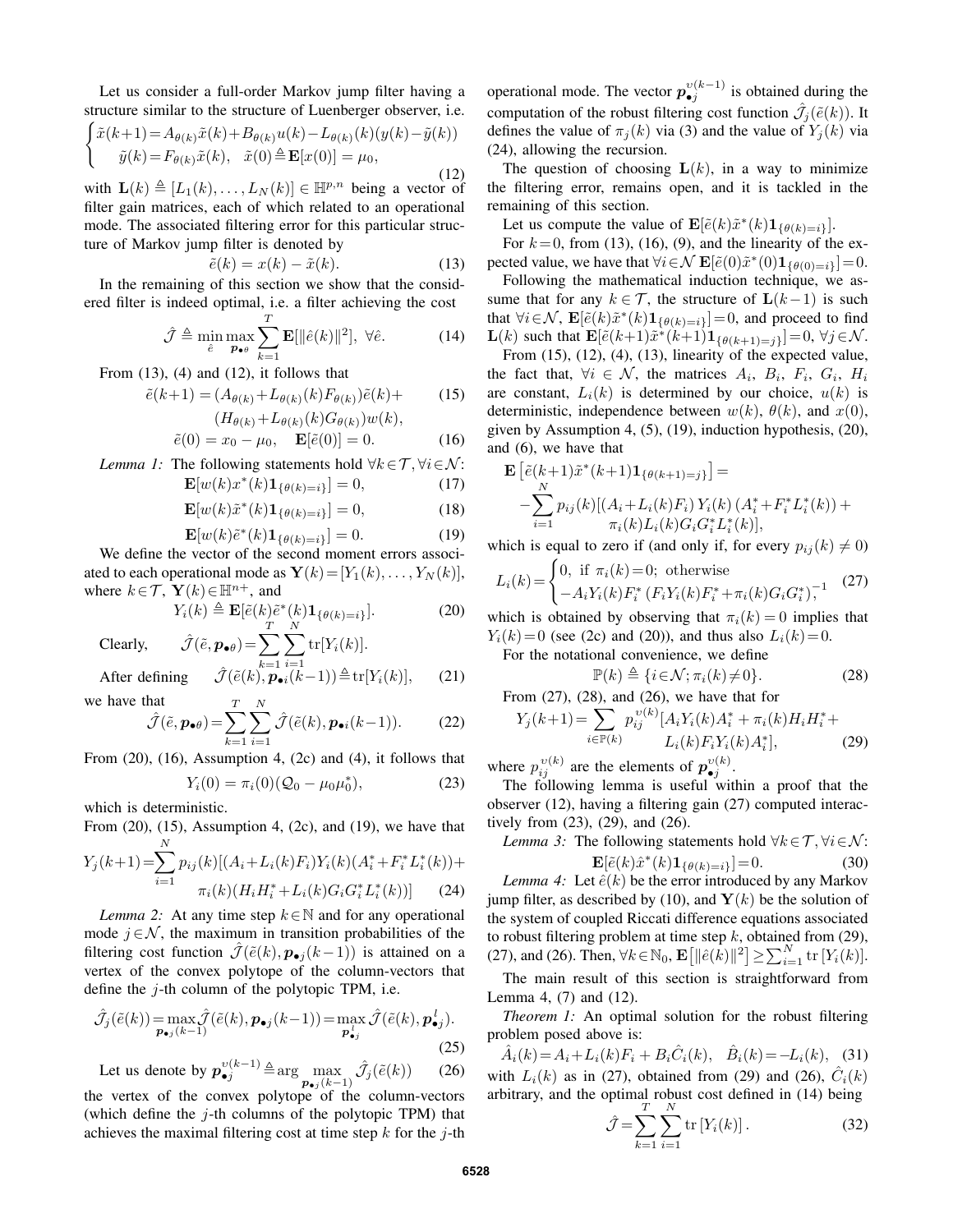#### IV. OPTIMAL ROBUST CONTROL

We consider in this section the finite horizon quadratic optimal robust control problem for MJLSs when the state variable  $x(k)$  and jump variable  $\theta(k)$  are available to the controller. The random variables  $\{x(t), \theta(t); t = 0, \ldots, k\}$ generate the  $\sigma$ -algebra denoted by  $\mathcal{G}'_k$ . For every  $k \in \mathbb{N}_0$ 

$$
\mathcal{G}'_k \subset \mathcal{G}'_{k+1} \subset \mathcal{F}
$$

In order to be able to apply a separation principle (described in the next section), we consider slightly different PTI MJLS, described by the following stochastic equations:

$$
\begin{cases}\nx(k+1) = A_{\theta(k)}x(k) + B_{\theta(k)}u(k) + R_{\theta(k)}v(k), \\
z(k) = C_{\theta(k)}x(k) + D_{\theta(k)}u(k), \\
x(0) = x_0, \ \theta(0) = \theta_0, \ \pi(0) = \pi_0,\n\end{cases}
$$
\n(33)

with  $v = \{v(k); k \in \{0, \ldots, T-1\}\}$  being a noise sequence,<br>and  $\mathbf{B} = [B, B_{\infty}] \in \mathbb{H}^{r,n}$ and  $\mathbf{R}=[R_1,\ldots,R_N] \in \mathbb{H}^{r,n}$ .

*Assumption 5:* The noise sequence v satisfies  $\forall i \in \mathcal{N}$  $\mathbf{E}[v(k)v^*(k)\mathbf{1}_{\{\theta(k)=i\}}]=\Xi(k), \ \mathbf{E}[v(0)x^*(0)\mathbf{1}_{\{\theta(k)=i\}}]=0.$ (34)

As in [1, p.73], we assume that for any measurable functions  $f$  and  $q$ 

functions *f* and *g*  
\n
$$
\mathbf{E}[f(v(k))g(\theta(k+1))|\mathcal{G}'_k] = \mathbf{E}[f(v(k))|\mathcal{G}'_k] \sum_{j=1}^{N} p_{\theta(k)j}(k)g(j)
$$
\nIn the next section, we will show that this asymptotic

In the next section we will show that this assumption is verified for the controlled system with partial information on continuous state.

The set of admissible controllers, denoted by  $U_T$ , is given by the sequence of control laws u such that for each k,  $u(k)$ <br>is  $\mathcal{G}'_k$ -measurable,  $\mathbf{E}[v(k)x^*(k)\mathbf{1}_{\{\theta(k)=i\}}]=0$ , (36) is  $G'_{k}$ -measurable,  $\mathbf{E}[v(k)x^*(k)\mathbf{1}_{\{\theta(k)=i\}}]=0,$  (36)<br>  $\mathbf{E}[v(k)u^*(k)\mathbf{1}_{\{\theta(k)=i\}}]=0.$  (37)

 $\mathbf{E}[v(k)u^*(k)\mathbf{1}_{\{\theta(k)=i\}}]=0.$  (37)<br>xamine in this section is to find  $u \in \mathcal{U}_T$ The **problem** we examine in this section is to find  $u \in U_T$ <br>ich achieves (8) We proceed by using a dynamic prowhich achieves (8). We proceed by using a dynamic programming approach in Bellman's optimization formulation [23]. For lack of space, some of the formal passages are omitted. However, those details can be found in [19], where we present a solution to a similar problem.

The terminal cost is given by

$$
\mathcal{J}(\theta(T), x(T)) = x^*(T) \mathbf{E}[X_{\theta(T)} | \mathcal{G}'_T] x(T) =
$$
  

$$
x^*(T) \mathcal{X}_{\theta(T)} x(T),
$$
 (38)

where  $X_{\theta(T)} \triangleq \mathcal{X}_{\theta(T)}$  is a solution to CRDE for the robust<br>control at the terminal time step. We are interested in the control at the terminal time step. We are interested in the explicit form of  $\mathbf{X}(k)=[X_1(k),\ldots,X_N(k)]\in\mathbb{H}^{n+}.$ 

A generic cost at time step k is

$$
\mathcal{J}(\theta(k), x(k), u(k), \mathbf{p}_{\theta(k)\bullet}(k)) =
$$
  
**F**:  $\left[||\mathbf{x}(k)||^2 + \mathcal{J}(\theta(k+1))\right]$ 

$$
\mathbf{E}\left[\|z(k)\|^2 + \mathcal{J}(\theta(k+1), x(k+1))\|S'_k\right].
$$
 (39)  
cost-to-oo function is for  $\theta(k) - i$   $i \in \mathcal{N}$ 

The cost-to-go function is, for 
$$
\theta(k) = i
$$
,  $i \in \mathcal{N}$ ,  
\n
$$
\mathcal{J}(i, x(k)) = \min_{u(k)} \max_{\mathbf{p}_{i\bullet}(k)} \mathcal{J}(i, x(k), u(k), \mathbf{p}_{i\bullet}(k)).
$$
\n(40)

 $p_i(k)$   $p_i(k)$ <br>Observing that from the definitions of the trace operator and of the matrix product, for any matrix M, and column vectors **a**, **b** of appropriate size, we have the following expression:  $\mathbf{a}^* \mathbf{M} \mathbf{b} = \text{tr}[\mathbf{a}^* \mathbf{M} \mathbf{b}] = \text{tr}[\mathbf{M} \mathbf{b} \mathbf{a}^*].$  (41)

The explicit expression of  $\mathbf{E}[X_{\theta(T)}|\mathcal{G}'_{T-1}]$  is given by

$$
\mathbf{E}[X_{\theta(T)}|\mathcal{G}'_{T-1}] = \sum_{j=1}^{N} p_{ij}(T-1)X_j(T). \tag{42}
$$

The explicit form of CRDE for robust control is obtained recursively from generic cost at time step  $k = T - 1$ . Since  $x(T-1)$ ,  $\theta(T-1)$ , and any admissible control input  $u(k)$ are  $G'_{T-1}$ -measurable,  $A_i$ ,  $B_i$ ,  $C_i$ ,  $D_i$  and  $R_i$  are constant<br>matrices for all  $i \in \mathcal{N}$ ,  $\mathbf{X}(T) \in \mathbb{H}^{n+}$  by linearity of the matrices for all  $i \in \mathcal{N}$ ,  $\mathbf{X}(T) \in \mathbb{H}^{n+}$ , by linearity of the expected value, from (33), (34), (35), (36), (37), (41), and (42), we have for  $\theta(T-1)=i$  that

$$
\mathcal{J}(i, x(T-1), u(T-1), p_{i\bullet}(T-1)) = (43)
$$
\n
$$
x^*(T-1) \left[ C_i^* C_i + A_i^* \sum_{j=1}^N p_{ij}(T-1) X_j(T) A_i \right] x(T-1) +
$$
\n
$$
2x^*(T-1) A_i^* \sum_{j=1}^N p_{ij}(T-1) X_j(T) B_i u(T-1) +
$$
\n
$$
u^*(T-1) \left[ D_i^* D_i + B_i^* \sum_{j=1}^N p_{ij}(T-1) X_j(T) B_i \right] u(T-1) +
$$
\n
$$
\sum_{i=1}^N \text{tr} \left[ R_i \Xi_i(T-1) R_i^* \sum_{j=1}^N p_{ij}(T-1) X_j(T) \right].
$$
\n(43)

Let us consider  $\mathcal{J}(i, x(T-1), u(T-1), p_{i\bullet}(T-1))$  in (43) as a function of only  $p_{i\bullet}(T-1)$ , which from Assumption 1 is polytopic. It is straightforward verifying that *Jensen's inequality* [24, p. 25, Theorem 4.3] holds. Hence, this generic quadratic cost is a *convex function* in a variable, that belongs to a *polytopic set*. From [24, p. 343, Theorem 32.2] this means that the maximum in transition probabilities of the quadratic cost function is attained on a vertex of the convex polytope of transition probabilities. So, to find this maximum, we need to evaluate  $\mathcal{J}(i, x(T-1), u(T-1), p_{i\bullet})$ <br>in each (known) vertex of the corresponding row of the in each (known) vertex of the corresponding row of the polytopic TPM.

Since  $u(T - 1)$  is unconstrained, we can compute the minimum of (43) in  $u(T-1)$  by equaling to 0 its derivative with respect to  $u(T-1)$ , obtaining that

$$
u(T-1) = K_t^l(T-1)x(T-1),
$$
\n(44)

\nand coin at time  $l$ ,  $T$ ,  $l$  for  $i$  the experimental

where the optimal gain at time  $k=T-1$  for *i*-th operational<br>mode and transition probability vector  $n^l$  is given by mode and transition probability vector  $p_{i\bullet}^l$  is given by

$$
K_i^l(T-1) = \n\begin{cases} \n-K_i^l(T-1) = \n\end{cases} \tag{45}
$$
\n
$$
- [D_i^* D_i + B_i^* \sum_{j=1}^N p_{ij}^l X_j(T) B_i]^{-1} B_i^* \sum_{j=1}^N p_{ij}^l X_j(T) A_i.
$$

We observe that among  $V$  vertices of convex polytope of transition probability vectors  $p^l_{i\bullet}$ , there is one, indicated by  $p_{\psi}^{\bar{v}}$ , for which  $\mathcal{J}(i, x(T-1))$  of (40) is attained. We denote by  $K_i^{\bar{v}}(T-1)$  the corresponding optimal gain. When the optimal gain is applied we have that optimal gain is applied, we have that

$$
\mathbf{p}_{i\bullet}^{\bar{v}} \triangleq \arg \max_{\mathbf{p}_{i\bullet}^l} \mathcal{J}(i, x(T-1)). \tag{46}
$$
  
Thus,  $\forall l \in \mathcal{V}$ 

$$
\mathcal{J}(i, x(T-1), K_i^{\bar{v}}(T-1)x(T-1), p_{i\bullet}^{\bar{v}}) \geq (47)
$$
  

$$
\mathcal{J}(i, x(T-1), K_i^{\bar{v}}(T-1)x(T-1), p_{i\bullet}^l).
$$

This leads us to the following expression of the cost-to-go:

$$
\mathcal{J}(i, x(T-1)) = x^*(T-1)X_i^{\bar{v}}(T-1)x(T-1) + \sum_{i=1}^N \text{tr}\left[R_i\Xi_i(T-1)R_i^*\sum_{j=1}^N p_{ij}^{\bar{v}}X_j(T)\right],
$$
\n(48)